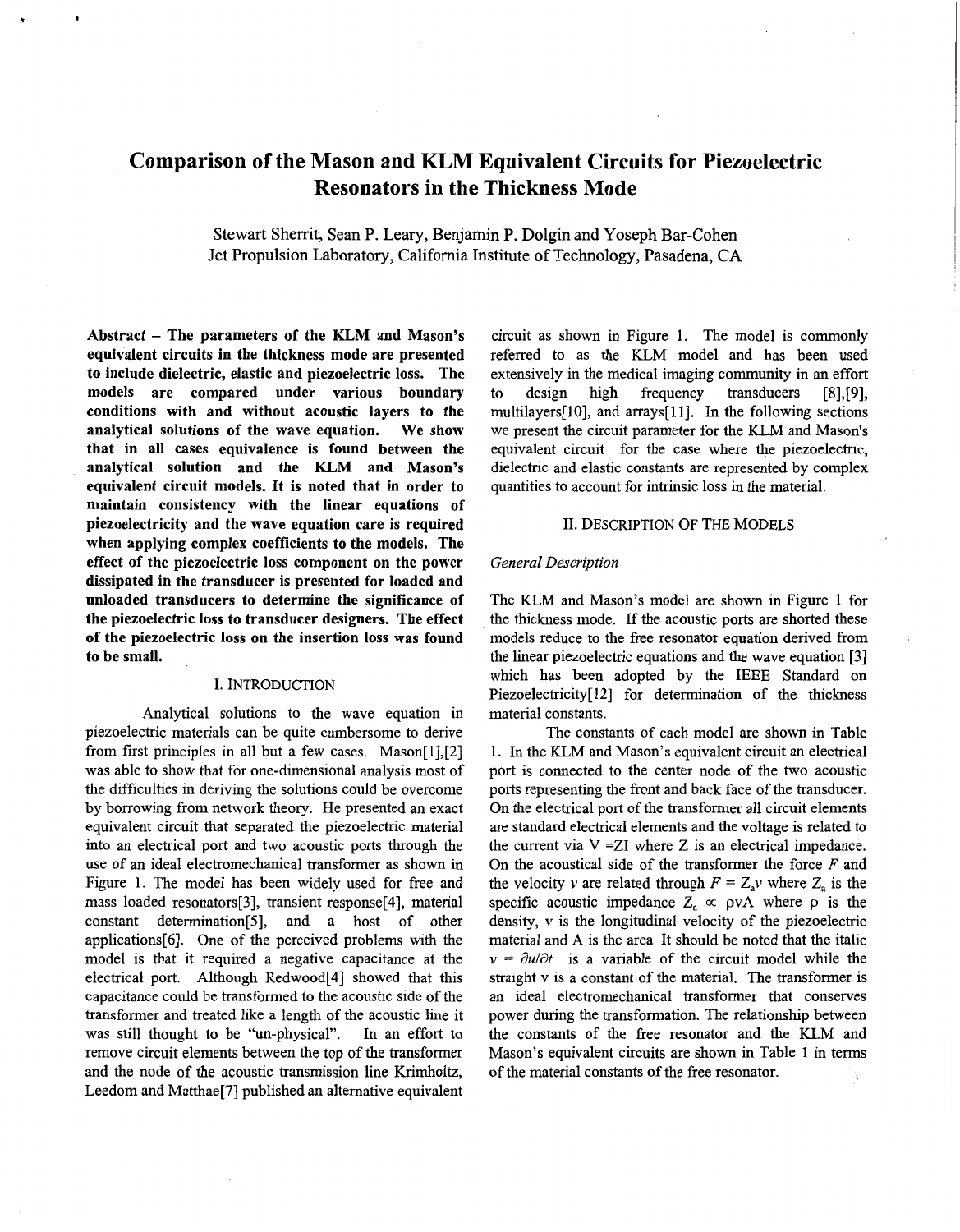#### <span id="page-1-0"></span>*Losses*

Although the material constants described in the IEEE Standards on Piezoelectricity are defined in terms of real coefficients a variety of authors (Holland [13], Berlincourt[14], Sittig [15], Katz[6], McSkimmin[16]) have suggested or used complex coefficients to describe the one or more loss components in many common piezoelectric materials.

Table 1. The complex material constants and the KLM and Masons parameters



In the IEEE Standard of Piezoelectricity cautions are given about losses, dispersion, field, stress and time dependence (aging) of the material constants for linear piezoelectric materials. In the present study the material coefficients are defined as complex constants which assumes that the applied signals are small (extrinsic effects negligible), the sample is well aged and that we are in a normal rather than an anomalous dispersion regime where the frequency dependence of the material coefficients are nearly flat. Using the complex material constants the circuit parameters  $\Gamma$ , N,  $\phi$ , Z<sub>0</sub>, M, C<sub>0</sub> are now all treated as



Figure 1. KLM and Mason's equivalent circuits. Quantities in figure are defined in Table **1.** 

complex quantities. Identities for trigonometric functions with complex arguments can be found by expanding the trigonometric function in exponential form. **A** list of these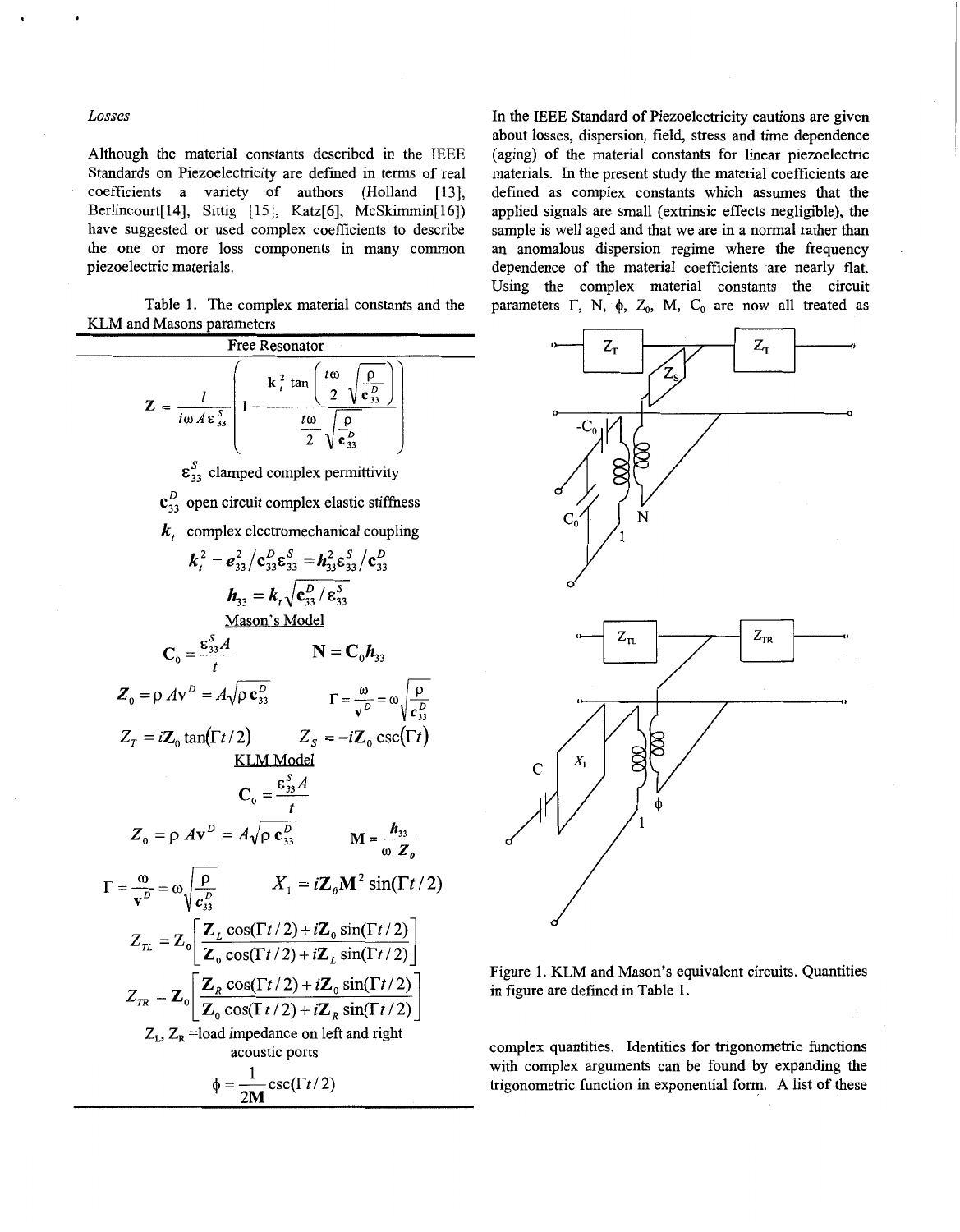<span id="page-2-0"></span>identities can be found in earlier work on equivalent lumped circuit constants of free piezoelectric resonators ~171.

#### *Consistency in the application of loss*

It is worth noting that care must be taken when applying losses to the Mason and KLM equivalent circuits. In order to emphasize these points consider the case where the elastic and dielectric constants including losses have been determined from the resonance spectra of a free resonator and the electromechanical coupling is assumed to be real and determined from.

$$
k_t^2 = \frac{\pi}{2} \frac{f_s}{f_p} \tan\left(\frac{\pi}{2} \frac{f_p - f_s}{f_p}\right) \tag{1}
$$

In this case it can be shown that the assumption of loss-less coupling actually implies from the equation for coupling defined in terms of the material constants

$$
k_i^2 = \frac{e_{33}^2}{c_{33}^0 \epsilon_{33}^S} = \frac{h_{33}^2 \epsilon_{33}^S}{c_{33}^D}
$$
 (2)

that a phase angle is present in each of the piezoelectric *e,,*  and **h,,** coefficients (ie. these constants are complex). Rewriting the material constants including loss in polar form for this case **(k,** real) we find

$$
\mathbf{e}_{33} = k_t \Big| \mathbf{c}_{33}^D \Big|^{1/2} \Big| \mathbf{\epsilon}_{33}^S \Big|^{1/2} \exp i \Bigg( \frac{\theta_{c^D} + \theta_{\epsilon^S}}{2} \Bigg) \qquad (3)
$$

$$
\mathbf{h}_{33} = \frac{\left|\mathbf{e}_{33}\right|}{\left|\mathbf{g}_{33}^S\right|} \exp i\left(\frac{\theta_{c^D} - \theta_{\epsilon^S}}{2}\right) \tag{4}
$$

where  $\theta_{\rho}$  and  $\theta_{\rho}$  are the phase angles associated with the loss components of the elastic stiffness and clamped permittivity. For example the stiffness phase angle is

$$
\theta_{c^D} = \arctan(\text{Im}(c_{33}^D) / \text{Re}(c_{33}^D)). \tag{5}
$$

This means that in order to reproduce the fit to the data determined from the free resonator equation using either Mason's or the KLM equivalent circuit the piezoelectric constant in the equations for the turns ratio N (or the M coefficient for the KLM model) must be treated as complex as described in equations 3 and 4. If these turns ratio coefficients are treated as real then it can be shown that for both the KLM and Mason's model we are assigning a non zero phase angle to **k,** 

$$
N_{real} \Rightarrow \theta_{k_t} = -(\theta_{\epsilon^s} + \theta_{\epsilon^b})/2
$$
  
\n
$$
h_{33\,real} \Rightarrow \theta_{k_t} = (\theta_{\epsilon^s} - \theta_{\epsilon^b})/2
$$
  
\n
$$
M_{real} \Rightarrow \theta_{k_t} = \theta_{\epsilon^s}/2
$$
 (6)

## 111. MODELING

## *Open and Short Circuit Acoustic Ports*

The KLM and Mason's equivalent circuits were compared under half open, full open and short circuit conditions on<br>the acoustic port. The material constants (Motorola The material constants (Motorola 3203HD) used for this comparison are shown in [Table](#page-4-0) **2**  along with the equivalent circuit parameters of each mode. Impedance data determine from the analytical solutions, and the KLM and Mason's equivalent circuit are shown in Figure 2. All data for each of the models is found to overlap.



Figure 2. A comparison of the analytical solution, Mason's and the KLM model under various acoustic boundary conditions. All models were found to overlap.

## *Layered Transducer Modeling*

The analytical solution for the impedance of a piezoelectric layer on a substrate was derived from the wave equation by Lakin, Kline and McCarron[18], A more recent derivation by Lukacs et al[ **191** extended the solution to include loss in the elastic, dielectric and piezoelectric constants and first order dispersion in the dielectric constant. These solutions are valid for all cases where the lateral dimensions of the acoustic layer and the piezoelectric layer are much larger than either layer thickness.

In the following section Mason's and KLM equivalent circuits are compared to the analytical solution for a high impedance backing (stainless steel) and a low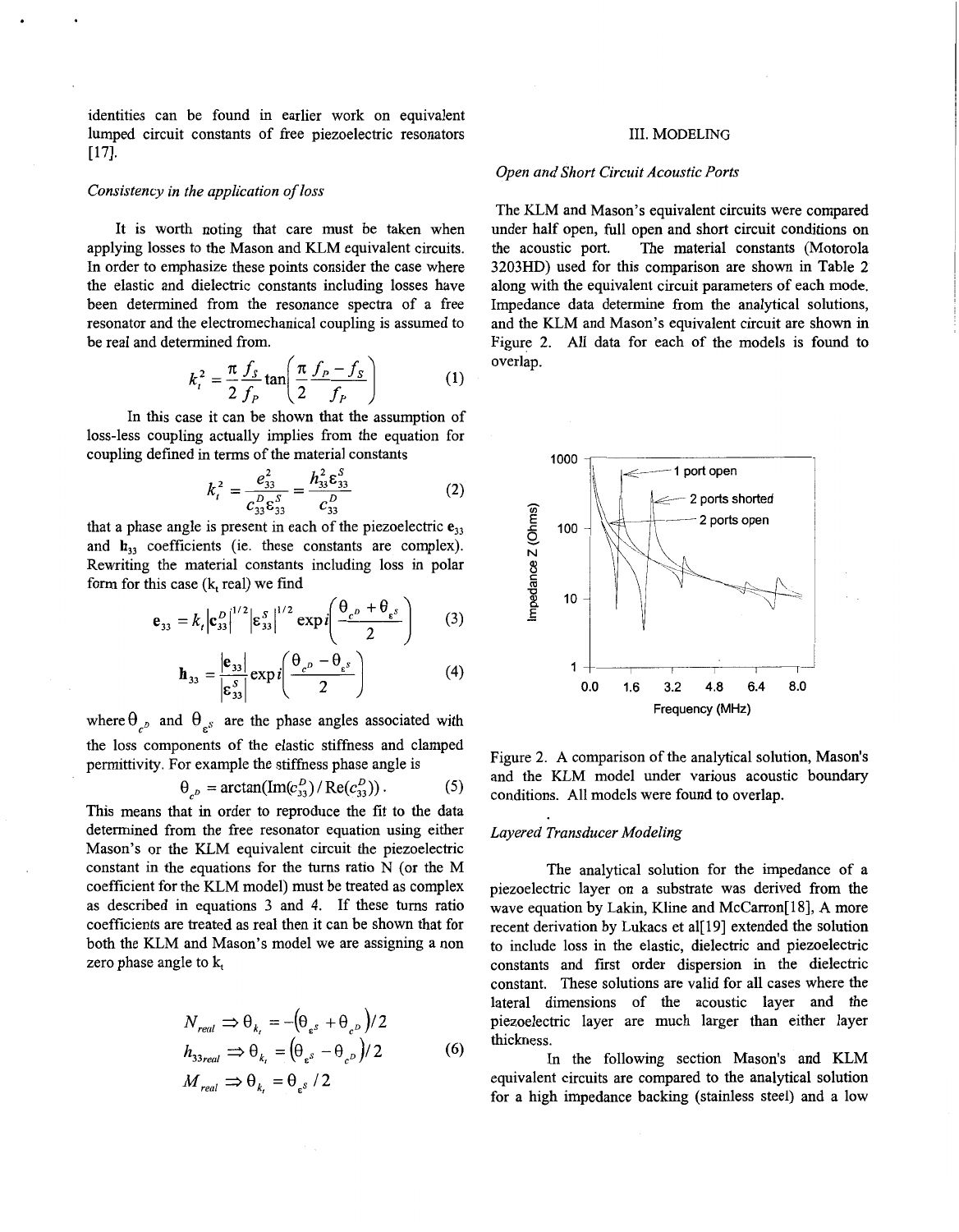<span id="page-3-0"></span>impedance backing (epoxy) to investigate the effects of including an acoustic layers on the various models.



Figure 3. A comparison of the analytical solution, Mason's and the KLM model with stainless steel and epoxy backing layers. All models were found to' overlap.

The geometry stiffness, density and velocity, of the each of the backing layers are listed in [Table 3.](#page-4-0) The piezoelectric properties for the Motorola 3203 HD material used in this simulation are shown in [Table 2.](#page-4-0) The complex material properties were determined using Smits' method[20].

The models are similar to the models presented in [Figure 1](#page-1-0) however each model also has an acoustic transmission line element attached to one of the acoustic ports of the piezoelectric to represent the backing layer.

The results are shown in Figure 3. The analytical soloution, and the KLM and Mason's equivalent circuit were found to produce identical impedance curves if the loss was treated consistantly as discussed previously.

#### *B. Effect of Piezoelectric Loss on Power Spectrum*

The electrical power factor for the free resonator shown in [Figure 2](#page-2-0) calculated using the material constants in [Table 2](#page-4-0) is shown in Figure 4. The electrical power factors for the same resonator with  $k_t$  real,  $e_{33}$  real and  $h_{33}$ real calculated using equation 2 are also shown in the figure. It is clear for the free resonator significant difference in the power spectra are apparent below, above and between  $f_s$  and  $f_p$ . In the case where  $k_t$  is assumed to be real, the power dissipated above and below resonance is symetric about the midpoint between  $f_s$  and  $f_p$ . This means that one can assess the validity of the assumption of **k,** real

by plotting the R/Z data as a function of frequency and noting whether the dissipation is symetric about the midpoint between  $f_s$  and  $f_p$ . In order to see the effect of the piezoelectric loss on a tuned transducer rather than a free resonator we have used Mason's equivalent circuit to model a backed 25 MHz transducer radiating into water. The power dissipated in the piezoelectric element of the transducer and the 2 way insertion loss are shown in Figures 5 and *6.* The piezoelectric material properties are from [Table 2.](#page-4-0) The dimensions of the piezoelectric were  $0.1$ mm x 1mm squared. The tuning inductor was 492 nH's. The source inpedance was 50  $\Omega$ . The specific acoustic impedance of water was  $Z = \rho A v = 6$  kg/s. The density, length and velocity of the backing layer were  $\rho_b =$ 1700 kg/m<sup>3</sup>, 1 = 0.002m and  $v = 2700(1+0.005i)$ .



Figure 4. Electrical power factor for the measured resonator and assuming lossless material constants

The power dissipated in the piezoelectric element is seen to have a signifigant dependence on the piezoelectric loss designation. This means that for **S/N** calculations, duty cycling, and heating effects properly including the piezoelectric loss can aid in acurately determining these aspects of the transducer design.

The effect of the loss designation is not as apparent on the general shape of the insertion loss curve shown in Figure 6. However at  $f_s$  the curves deviate by about 3 dB from each other. It is clear given the other approximations (electrode mass, sheet resistivity, potting effects, mode coupling coupling, dispersion and parasitic impedances are all neglible) assumed in the modeling that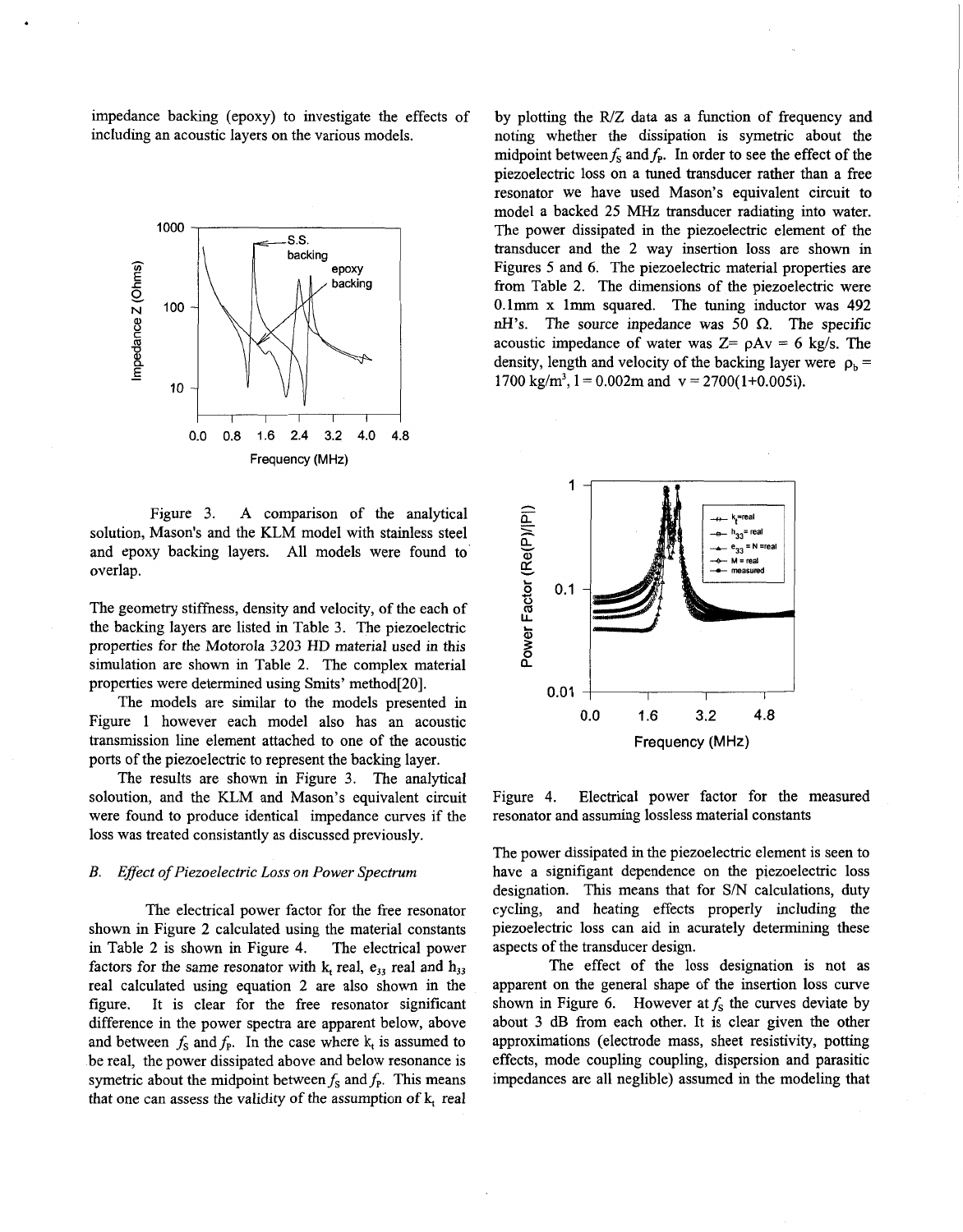the piezoelectric loss has very little effect on the overall shape and bandwith of the insertion loss.

<span id="page-4-0"></span>. **1.** 

Table 2. Complex material constants determined from a average of 5 samples. KLM and Masons parameters for Motorola 3203HD material.

| Material Constants and Geometry of Piezoelectric Material                      |
|--------------------------------------------------------------------------------|
| (Motorola 3203HD)                                                              |
| $p = 7800 \text{ kg/m}^3$ t = 0.001 m Diameter = 0.015 m                       |
| $\mathbf{c}_{33}^D$ (x 10 <sup>11</sup> N/m <sup>2</sup> ) = 1.77 (1 + 0.023i) |
| $\epsilon_{33}^{S}$ (x 10 <sup>-8</sup> F/m) = 1.06 (1 - 0.053i)               |
| $h_{33}$ (x 10 <sup>9</sup> V/m) = 2.19 (1 + 0.029i)                           |
| $k_1 = 0.536$ (1 - 0.005i)                                                     |
| $C_0$ (nF) = 1.87 (1 – 0.053i)                                                 |
| $N(C/m) = 4.11(1 + 0.10i)$                                                     |
| $v_p$ (m/s) = 4674 (1 + 0.012i)                                                |
| $\Gamma/\omega$ (x10 <sup>-4</sup> s/m) = 2.10 (1 – 0.012i)                    |
| $M\omega$ (x10 <sup>5</sup> Vs/mkg) = 3.33 (1 + 0.017i)                        |

Table 3. The acoustic properties of the epoxy and stainless steel backing materials

| $t = 0.001$ m<br>Diameter = $0.015$ m                                                       |  |
|---------------------------------------------------------------------------------------------|--|
| Epoxy                                                                                       |  |
| $\rho(\text{kg/m}^3) = 1100$                                                                |  |
| $c_{33}^{D}$ (x 10 <sup>9</sup> N/m <sup>2</sup> ) = 5.3 (1 + 0.1i)                         |  |
| $v_p$ (m/s) = 2200 (1 + 0.05i)                                                              |  |
| $\Gamma/\omega$ (x10 <sup>-4</sup> s/m) = 4.53 (1 - 0.05i)                                  |  |
| <b>Stainless Steel</b>                                                                      |  |
| $p(\text{kg/m}^3) = 7890$                                                                   |  |
| $\mathbf{c}_{33}^{\mathcal{D}}$ (x 10 <sup>11</sup> N/m <sup>2</sup> ) = 2.645 (1 + 0.002i) |  |
| $v_p$ (m/s) = 5790 (1 + 0.001i)                                                             |  |
| $\Gamma/\omega$ (x10 <sup>-4</sup> s/m) = 1.727 (1 – 0.001i)                                |  |

It also should be noted that setting the dielectric and elastic losses to zero was found to have very effect on the insertion **loss** curve. The general shape of the insertion loss was found to be primarly dependent on the source impedance, tunning inductor, acoustic impedance **of** the backing and the water and the real parts of the material coefficients. It is interesting to note that for the Motorola 3203 HD material that larger errors in the modeling occur



[Figure 5.](#page-3-0) The electrical power dissipated in the piezoelectric element of the transducer described in text for  $k_t$  measured,  $k_t$  real,  $e_{33} \propto N$  real,  $h_{33}$  real., and M real.



Figure 6. The insertion loss **for** the various piezoelectric **loss** designations.

due to the inconsistancies in the application of the piezoelectric loss component compared to the assumption that **k,** is a real number.

## IV. CONCLUSIONS

The parameters of the KLM and Mason's equivalent circuits in the thickness mode were presented for the case where dielectric, elastic and piezoelectric losses are present. The models were compared and found to be equivalent under a variety of boundary conditions when the loss was applied consistently in each of the models. The effect of piezoelectric, dielectric and elastic loss